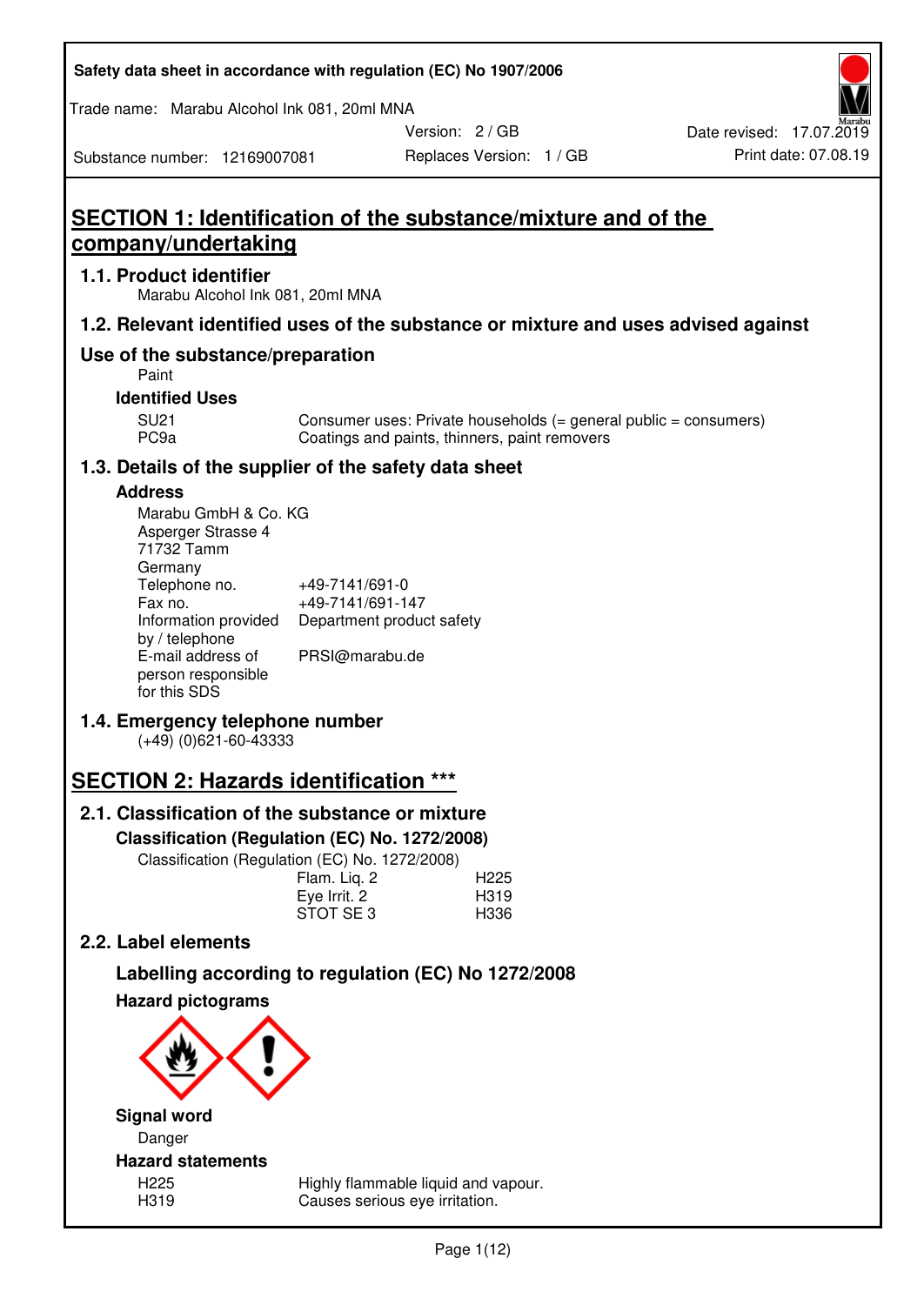| Safety data sheet in accordance with regulation (EC) No 1907/2006 |                                                       |                 |                          |                          |                                                                                 |
|-------------------------------------------------------------------|-------------------------------------------------------|-----------------|--------------------------|--------------------------|---------------------------------------------------------------------------------|
| Trade name: Marabu Alcohol Ink 081, 20ml MNA                      |                                                       |                 |                          |                          |                                                                                 |
|                                                                   |                                                       | Version: 2 / GB |                          |                          | Date revised: 17.07.2019                                                        |
| Substance number: 12169007081                                     |                                                       |                 |                          | Replaces Version: 1 / GB | Print date: 07.08.19                                                            |
| H336                                                              | May cause drowsiness or dizziness.                    |                 |                          |                          |                                                                                 |
| Precautionary statements ***                                      |                                                       |                 |                          |                          |                                                                                 |
| P <sub>101</sub>                                                  |                                                       |                 |                          |                          | If medical advice is needed, have product container or label at hand.           |
| P102                                                              | Keep out of reach of children.                        |                 |                          |                          |                                                                                 |
| P210                                                              |                                                       |                 |                          |                          | Keep away from heat, hot surfaces, sparks, open flames and other ignition       |
|                                                                   | sources. No smoking.                                  |                 |                          |                          |                                                                                 |
| P264.1                                                            | Wash hands thoroughly after handling.                 |                 |                          |                          |                                                                                 |
| P271                                                              | Use only outdoors or in a well-ventilated area.       |                 |                          |                          |                                                                                 |
| P280                                                              |                                                       |                 |                          |                          | Wear protective gloves/protective clothing/eye protection/face protection.      |
| P305+P351+P338                                                    | lenses, if present and easy to do. Continue rinsing.  |                 |                          |                          | IF IN EYES: Rinse cautiously with water for several minutes. Remove contact     |
| P405                                                              | Store locked up.                                      |                 |                          |                          |                                                                                 |
| P501.9                                                            | Dispose of contents/container as problematic waste.   |                 |                          |                          |                                                                                 |
|                                                                   |                                                       |                 |                          |                          | Hazardous component(s) to be indicated on label (Regulation (EC) No. 1272/2008) |
| contains                                                          | Acetone; Propan-2-ol                                  |                 |                          |                          |                                                                                 |
| <b>Supplemental information</b>                                   |                                                       |                 |                          |                          |                                                                                 |
| <b>EUH066</b>                                                     | Repeated exposure may cause skin dryness or cracking. |                 |                          |                          |                                                                                 |
| 2.3. Other hazards<br>No special hazards have to be mentioned.    |                                                       |                 |                          |                          |                                                                                 |
| <b>SECTION 3: Composition/information on ingredients</b>          |                                                       |                 |                          |                          |                                                                                 |
| 3.2. Mixtures                                                     |                                                       |                 |                          |                          |                                                                                 |
| <b>Hazardous ingredients</b>                                      |                                                       |                 |                          |                          |                                                                                 |
|                                                                   |                                                       |                 |                          |                          |                                                                                 |
| Propan-2-ol<br>CAS No.                                            | 67-63-0                                               |                 |                          |                          |                                                                                 |
| EINECS no.                                                        | 200-661-7                                             |                 |                          |                          |                                                                                 |
| Registration no.                                                  | 01-2119457558-25                                      |                 |                          |                          |                                                                                 |
| Concentration                                                     | 50<br>$>=$                                            |                 | $\,<\,$                  | 100                      | $\%$                                                                            |
|                                                                   |                                                       |                 |                          |                          |                                                                                 |
| Classification (Regulation (EC) No. 1272/2008)                    |                                                       |                 |                          |                          |                                                                                 |
|                                                                   | Flam. Liq. 2                                          |                 | H <sub>225</sub>         |                          |                                                                                 |
|                                                                   | Eye Irrit. 2                                          |                 | H319                     |                          |                                                                                 |
|                                                                   | STOT SE3                                              |                 | H336                     |                          |                                                                                 |
|                                                                   |                                                       |                 |                          |                          |                                                                                 |
| <b>Acetone</b>                                                    |                                                       |                 |                          |                          |                                                                                 |
| CAS No.<br>EINECS no.                                             | 67-64-1<br>200-662-2                                  |                 |                          |                          |                                                                                 |
| Registration no.                                                  | 01-2119471330-49                                      |                 |                          |                          |                                                                                 |
| Concentration                                                     | 20<br>$>=$                                            |                 | $\overline{\phantom{0}}$ | 25                       | $\%$                                                                            |
|                                                                   |                                                       |                 |                          |                          |                                                                                 |
| Classification (Regulation (EC) No. 1272/2008)                    |                                                       |                 |                          |                          |                                                                                 |
|                                                                   | Flam. Liq. 2                                          |                 | H <sub>225</sub>         |                          |                                                                                 |
|                                                                   | Eye Irrit. 2                                          |                 | H319                     |                          |                                                                                 |
|                                                                   | STOT SE3                                              |                 | H336                     |                          |                                                                                 |
|                                                                   |                                                       |                 |                          |                          |                                                                                 |
| 2-(Propyloxy) ethanol<br>CAS No.                                  | 2807-30-9                                             |                 |                          |                          |                                                                                 |
| EINECS no.                                                        | 220-548-6                                             |                 |                          |                          |                                                                                 |
| Concentration                                                     | $\mathbf{1}$<br>$>=$                                  |                 | $\prec$                  | 10                       | $\%$                                                                            |
|                                                                   |                                                       |                 |                          |                          |                                                                                 |
| Classification (Regulation (EC) No. 1272/2008)                    |                                                       |                 |                          |                          |                                                                                 |
|                                                                   | Acute Tox. 4                                          |                 | H312                     |                          |                                                                                 |
|                                                                   | Eye Irrit. 2                                          |                 | H319                     |                          |                                                                                 |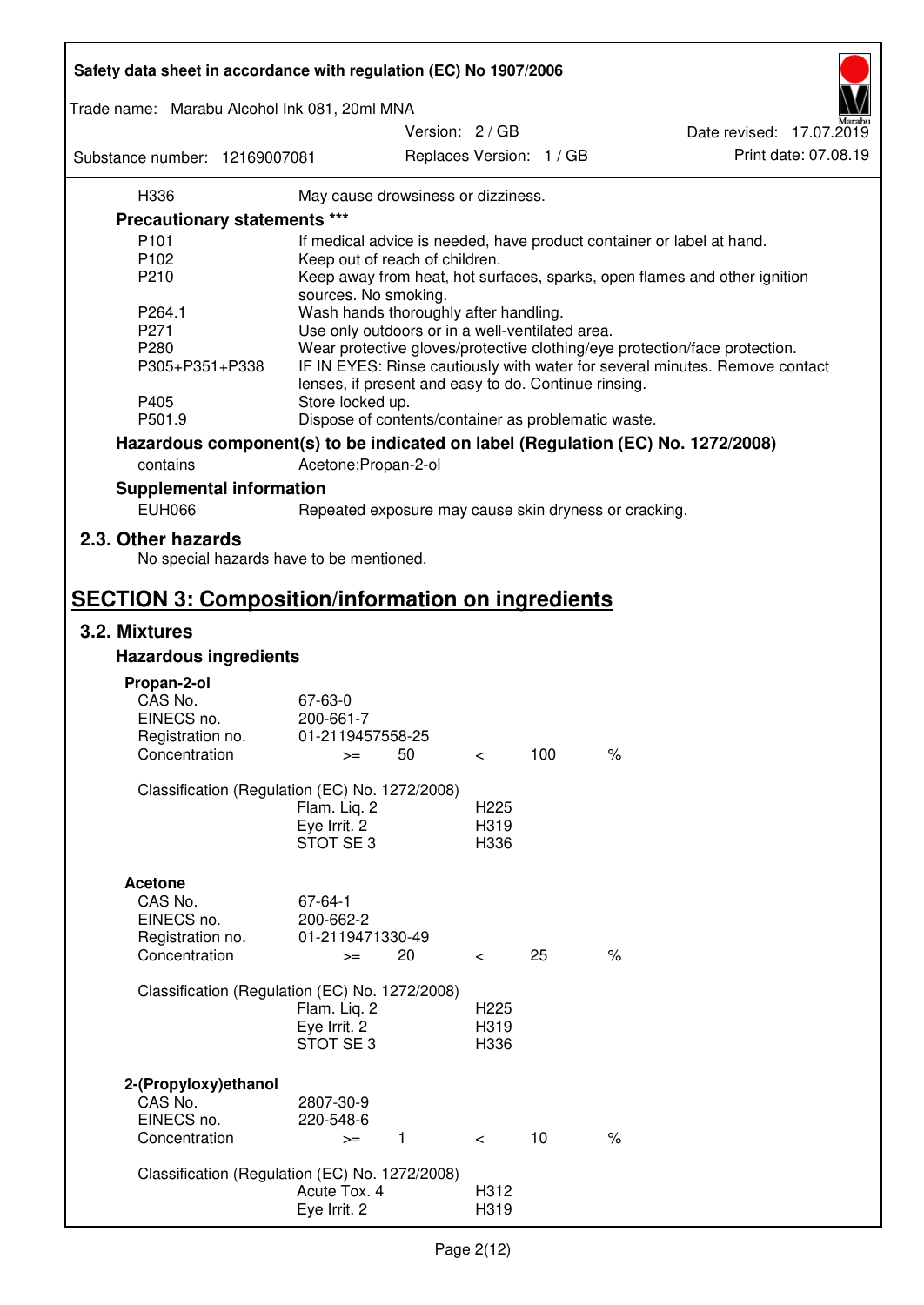Trade name: Marabu Alcohol Ink 081, 20ml MNA



Substance number: 12169007081

Replaces Version: 1 / GB Print date: 07.08.19

# **SECTION 4: First aid measures**

## **4.1. Description of first aid measures**

### **General information**

In all cases of doubt, or when symptoms persist, seek medical attention. Never give anything by mouth to an unconscious person. If unconscious place in recovery position and seek medical advice.

### **After inhalation**

Remove to fresh air, keep patient warm and at rest. If breathing is irregular or stopped, administer artificial respiration.

#### **After skin contact**

Remove contaminated clothing. Wash skin thoroughly with soap and water or use recognised skin cleanser. Do NOT use solvents or thinners.

#### **After eye contact**

Remove contact lenses, irrigate copiously with clean, fresh water, holding the eyelids apart for at least 10 minutes and seek immediate medical advice.

#### **After ingestion**

If accidentally swallowed rinse the mouth with plenty of water (only if the person is conscious) and obtain immediate medical attention. Keep at rest. Do NOT induce vomiting.

#### **4.2. Most important symptoms and effects, both acute and delayed**  Until now no symptoms known so far.

## **4.3. Indication of any immediate medical attention and special treatment needed**

### **Hints for the physician / treatment**

Treat symptomatically

## **SECTION 5: Firefighting measures**

### **5.1. Extinguishing media**

### **Suitable extinguishing media**

Recommended: alcohol resistant foam, CO2, powders, water spray/mist, Not be used for safety reasons: water jet

### **5.2. Special hazards arising from the substance or mixture**

In the event of fire the following can be released: Carbon monoxide (CO); Carbon dioxide (CO2); dense black smoke

## **5.3. Advice for firefighters**

### **Special protective equipment for fire-fighting**

Cool closed containers exposed to fire with water. Do not allow run-off from fire fighting to enter drains or water courses.

## **SECTION 6: Accidental release measures**

### **6.1. Personal precautions, protective equipment and emergency procedures**

Exclude sources of ignition and ventilate the area. Avoid breathing vapours. Refer to protective measures listed in Sections 7 and 8.

### **6.2. Environmental precautions**

Do not allow to enter drains or waterways. If the product contaminates lakes, rivers or sewage, inform appropriate authorities in accordance with local regulations.

## **6.3. Methods and material for containment and cleaning up**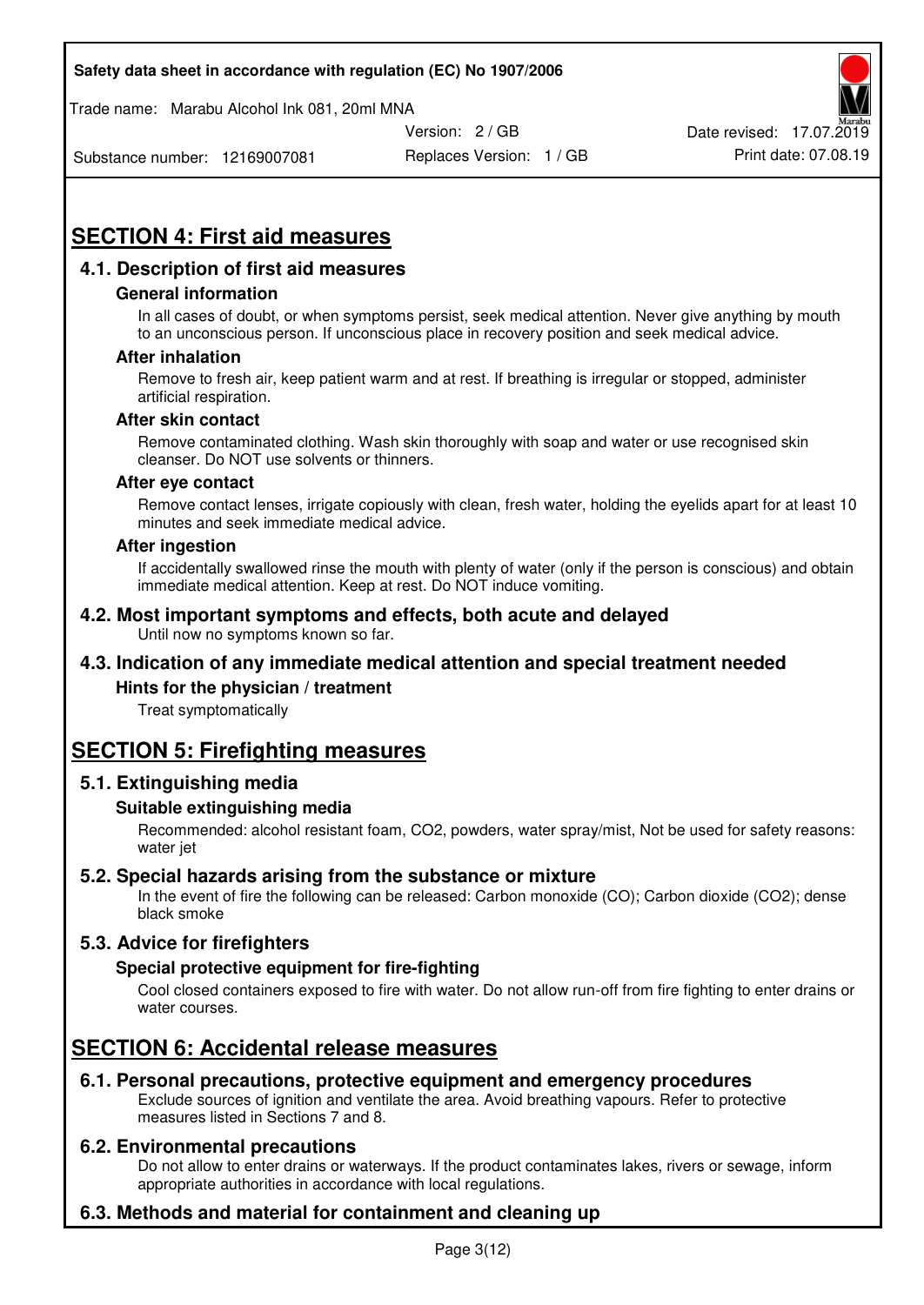Trade name: Marabu Alcohol Ink 081, 20ml MNA

Version: 2 / GB

Replaces Version: 1 / GB Print date: 07.08.19 Date revised: 17.07.2019

Substance number: 12169007081

Contain and collect spillage with non-combustible absorbent materials, e.g. sand, earth, vermiculite, diatomaceous earth and place in container for disposal according to local regulations (see section 13). Clean preferably with a detergent - avoid use of solvents.

## **6.4. Reference to other sections**

Information regarding Safe handling, see Section 7. Information regarding personal protective measures, see Section 8. Information regarding waste disposal, see Section 13.

# **SECTION 7: Handling and storage**

## **7.1. Precautions for safe handling**

### **Advice on safe handling**

Prevent the creation of flammable or explosive concentrations of vapour in air and avoid vapour concentration higher than the occupational exposure limits. In addition, the product should only be used in areas from which all naked lights and other sources of ignition have been excluded. Electrical equipment should be protected to the appropriate standard. Mixture may charge electrostatically: always use earthing leads when transferring from one container to another. Operators should wear anti-static footwear and clothing and floors should be of the conducting type. Isolate from sources of heat, sparks and open flame. No sparking tools should be used. Avoid skin and eye contact. Avoid the inhalation of particulates and spray mist arising from the application of this mixture. Smoking, eating and drinking shall be prohibited in application area. For personal protection see Section 8. Never use pressure to empty: container is not a pressure vessel. Always keep in containers of same material as the original one. Comply with the health and safety at work laws. Do not allow to enter drains or water courses.

## **Advice on protection against fire and explosion**

Vapours are heavier than air and may spread along floors. Vapours may form explosive mixtures with air.

### **Classification of fires / temperature class / Ignition group / Dust explosion class**

Classification of fires B (Combustible liquid substances)<br>Temperature class T2 Temperature class

## **7.2. Conditions for safe storage, including any incompatibilities**

### **Requirements for storage rooms and vessels**

Electrical installations/working materials must comply with the local applied technological safety standards. Storage rooms in which filling operations take place must have a conducting floor. Store in accordance with national regulation

### **Hints on storage assembly**

Store away from oxidising agents, from strongly alkaline and strongly acid materials.

### **Further information on storage conditions**

Observe label precautions. Store between 15 and 30 °C in a dry, well ventilated place away from sources of heat and direct sunlight. Keep container tightly closed. Keep away from sources of ignition. No smoking. Prevent unauthorised access. Containers which are opened must be carefully resealed and kept upright to prevent leakage.

## **7.3. Specific end use(s)**

Paint

## **SECTION 8: Exposure controls/personal protection**

## **8.1. Control parameters**

## **Exposure limit values**

**Acetone** 

| List  | <b>EH40</b> |                   |     |        |
|-------|-------------|-------------------|-----|--------|
| Type  | WEL         |                   |     |        |
| Value | 1210        | mg/m <sup>3</sup> | 500 | ppm(V) |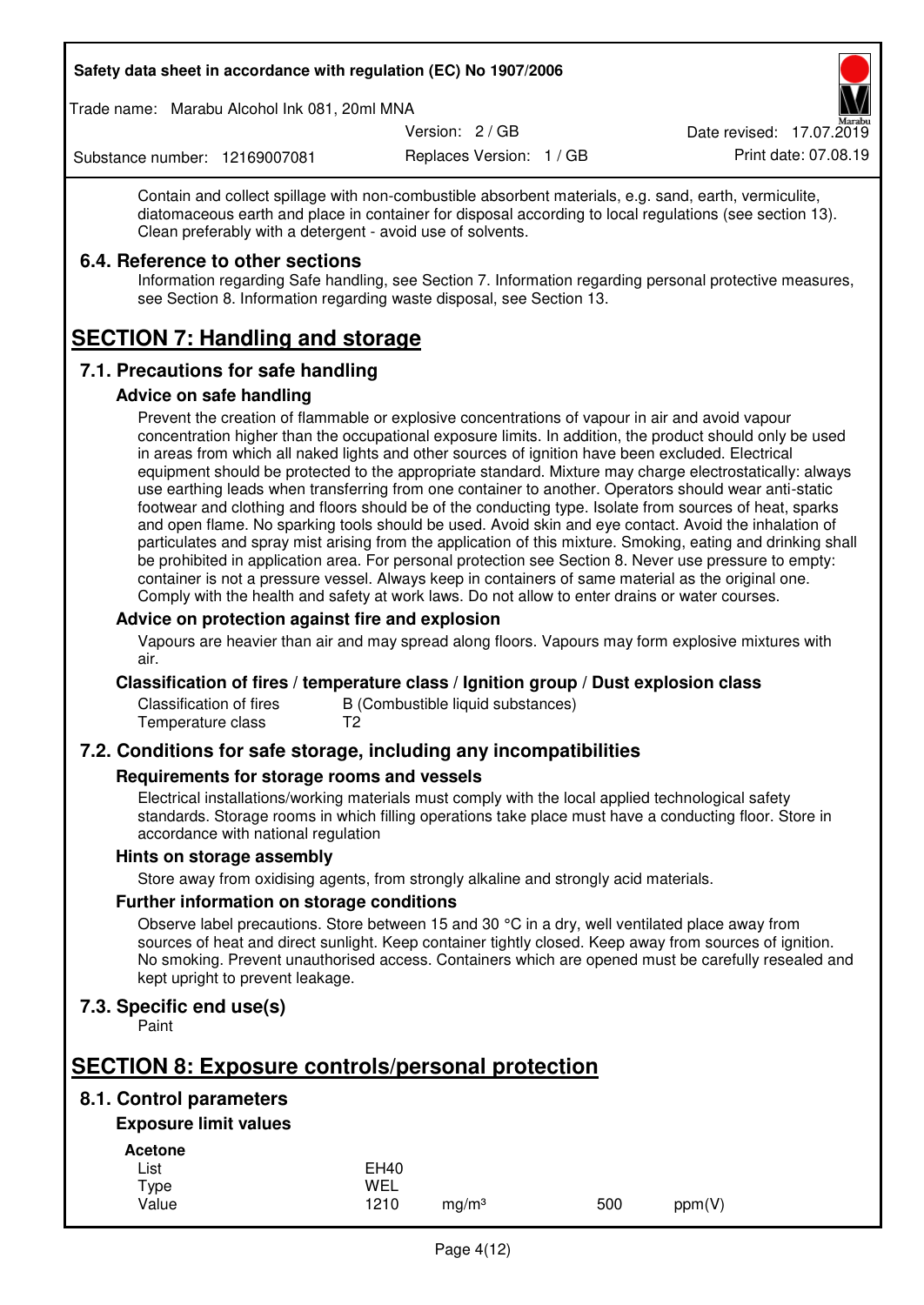| Safety data sheet in accordance with regulation (EC) No 1907/2006 |                     |                                |      |                          |  |
|-------------------------------------------------------------------|---------------------|--------------------------------|------|--------------------------|--|
| Trade name: Marabu Alcohol Ink 081, 20ml MNA                      |                     |                                |      |                          |  |
|                                                                   |                     | Version: 2 / GB                |      | Date revised: 17.07.2019 |  |
| Substance number: 12169007081                                     |                     | Replaces Version: 1 / GB       |      | Print date: 07.08.19     |  |
| Short term exposure limit<br><b>Status: 2011</b>                  | 3620                | mg/m <sup>3</sup>              | 1500 | ppm(V)                   |  |
| Propan-2-ol                                                       |                     |                                |      |                          |  |
| List                                                              | EH40<br><b>WEL</b>  |                                |      |                          |  |
| <b>Type</b><br>Value                                              | 999                 | mg/m <sup>3</sup>              | 400  | ppm(V)                   |  |
| Short term exposure limit<br><b>Status: 2011</b>                  | 1250                | mg/m <sup>3</sup>              | 500  | ppm(V)                   |  |
| <b>Derived No/Minimal Effect Levels (DNEL/DMEL)</b>               |                     |                                |      |                          |  |
| <b>Acetone</b>                                                    |                     |                                |      |                          |  |
| Type of value                                                     |                     | Derived No Effect Level (DNEL) |      |                          |  |
| Reference group                                                   | Worker              |                                |      |                          |  |
| Duration of exposure<br>Route of exposure                         | Long term<br>dermal |                                |      |                          |  |
| Concentration                                                     |                     | 186                            |      | mg/kg/d                  |  |
|                                                                   |                     |                                |      |                          |  |
| Type of value                                                     |                     | Derived No Effect Level (DNEL) |      |                          |  |
| Reference group                                                   | Worker              |                                |      |                          |  |
| Duration of exposure                                              | Short term          |                                |      |                          |  |
| Route of exposure                                                 | inhalative          |                                |      |                          |  |
| Concentration                                                     |                     | 2420                           |      | mg/m <sup>3</sup>        |  |
| Type of value                                                     |                     | Derived No Effect Level (DNEL) |      |                          |  |
| Reference group                                                   | Worker              |                                |      |                          |  |
| Duration of exposure                                              | Long term           |                                |      |                          |  |
| Route of exposure                                                 | inhalative          |                                |      |                          |  |
| Concentration                                                     |                     | 1210                           |      | mg/m <sup>3</sup>        |  |
| Type of value                                                     |                     | Derived No Effect Level (DNEL) |      |                          |  |
| Reference group                                                   | Consumer            |                                |      |                          |  |
| Duration of exposure                                              | Long term           |                                |      |                          |  |
| Route of exposure                                                 | oral                |                                |      |                          |  |
| Concentration                                                     |                     | 62                             |      | mg/kg/d                  |  |
| Type of value                                                     |                     | Derived No Effect Level (DNEL) |      |                          |  |
| Reference group                                                   | Consumer            |                                |      |                          |  |
| Duration of exposure                                              | Long term           |                                |      |                          |  |
| Concentration                                                     |                     | 62                             |      | mg/kg/d                  |  |
|                                                                   |                     | Derived No Effect Level (DNEL) |      |                          |  |
| Type of value<br>Reference group                                  | Consumer            |                                |      |                          |  |
| Duration of exposure                                              | Long term           |                                |      |                          |  |
| Route of exposure                                                 | inhalative          |                                |      |                          |  |
| Concentration                                                     |                     | 200                            |      | mg/m <sup>3</sup>        |  |
|                                                                   |                     |                                |      |                          |  |
| Propan-2-ol                                                       |                     |                                |      |                          |  |
| Type of value<br>Reference group                                  | Worker              | Derived No Effect Level (DNEL) |      |                          |  |
| Duration of exposure                                              | Long term           |                                |      |                          |  |
| Route of exposure                                                 | inhalative          |                                |      |                          |  |
| Mode of action                                                    |                     | Systemic effects               |      |                          |  |
| Concentration                                                     |                     | 500                            |      | mg/m <sup>3</sup>        |  |
|                                                                   |                     |                                |      |                          |  |
| Type of value<br>Reference group                                  | Worker              | Derived No Effect Level (DNEL) |      |                          |  |
| Duration of exposure                                              | Long term           |                                |      |                          |  |
|                                                                   |                     |                                |      |                          |  |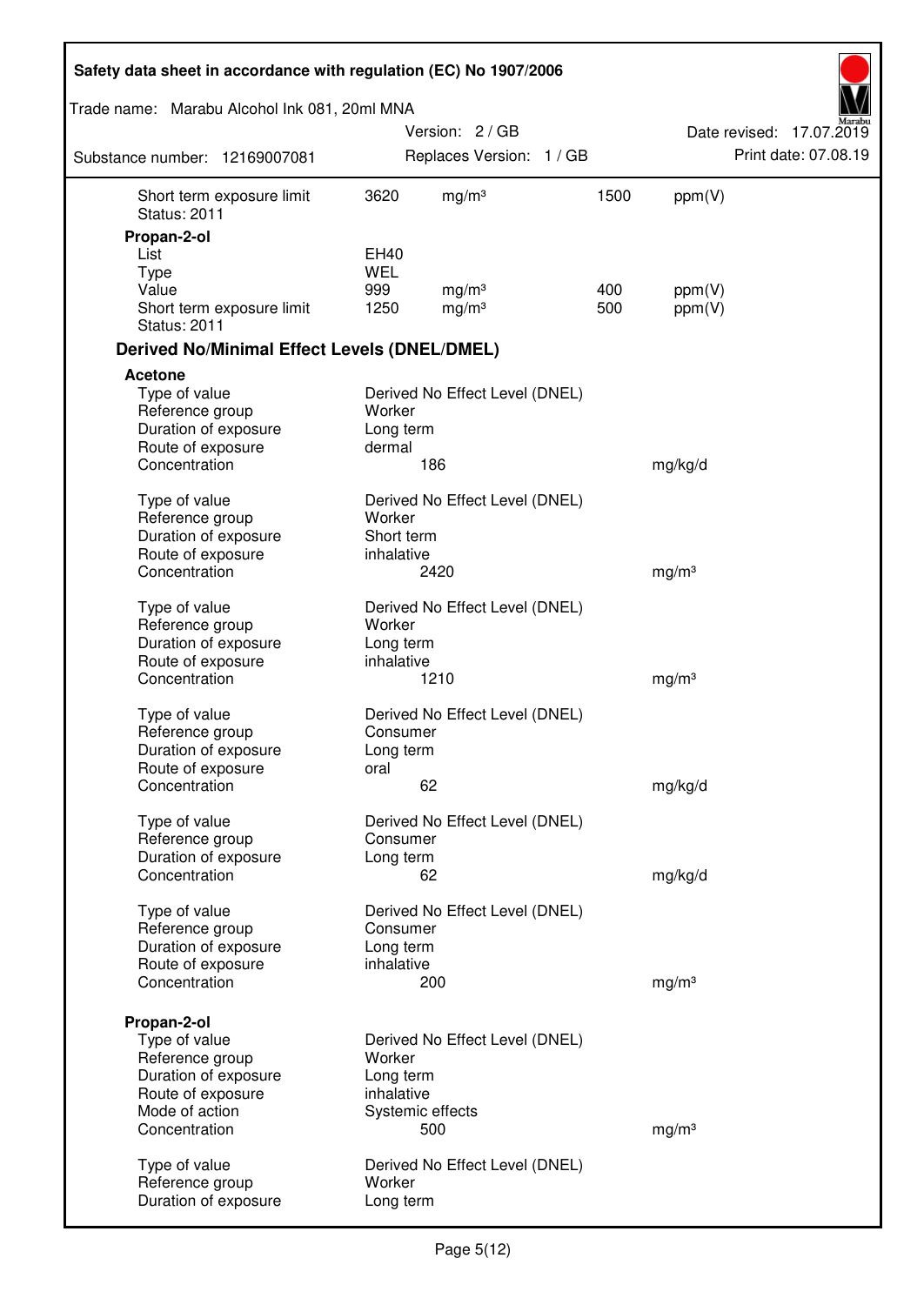Trade name: Marabu Alcohol Ink 081, 20ml MNA

Substance number: 12169007081

Version: 2 / GB Replaces Version: 1 / GB Print date: 07.08.19

Date revised: 17.07.2019

| Route of exposure                               | dermal                         |                   |
|-------------------------------------------------|--------------------------------|-------------------|
| Mode of action                                  | Systemic effects               |                   |
| Concentration                                   | 888                            | mg/kg/d           |
| Type of value                                   | Derived No Effect Level (DNEL) |                   |
| Reference group                                 | <b>General Population</b>      |                   |
| Duration of exposure                            | Long term                      |                   |
| Route of exposure                               | inhalative                     |                   |
| Mode of action                                  | Systemic effects               |                   |
| Concentration                                   | 89                             | mg/m <sup>3</sup> |
| Type of value                                   | Derived No Effect Level (DNEL) |                   |
| Reference group                                 | <b>General Population</b>      |                   |
| Duration of exposure                            | Long term                      |                   |
| Route of exposure                               | dermal                         |                   |
| Mode of action                                  | Systemic effects               |                   |
| Concentration                                   | 319                            | mg/kg/d           |
|                                                 |                                |                   |
| Type of value                                   | Derived No Effect Level (DNEL) |                   |
| Reference group                                 | <b>General Population</b>      |                   |
| Duration of exposure                            | Long term                      |                   |
| Route of exposure                               | oral                           |                   |
| Mode of action                                  | Systemic effects               |                   |
| Concentration                                   | 26                             | mg/kg/d           |
| <b>Predicted No Effect Concentration (PNEC)</b> |                                |                   |
| <b>Acetone</b>                                  |                                |                   |
| Type of value                                   | <b>PNEC</b>                    |                   |
| <b>Type</b>                                     | Freshwater                     |                   |
| Concentration                                   | 10,6                           | mg/l              |
| Type of value                                   | <b>PNEC</b>                    |                   |
| Type                                            | Saltwater                      |                   |
| Concentration                                   | 1,06                           | mg/l              |
| Type of value                                   | <b>PNEC</b>                    |                   |
| Type                                            | Water (intermittent release)   |                   |
| Concentration                                   | 21                             | mg/l              |
|                                                 |                                |                   |
| Type of value                                   | <b>PNEC</b>                    |                   |
| Type                                            | Freshwater sediment            |                   |
| Concentration                                   | 30,4                           | mg/kg             |
| Type of value                                   | <b>PNEC</b>                    |                   |
| Type                                            | Marine sediment                |                   |
| Concentration                                   | 3,04                           | mg/kg             |
| Type of value                                   | <b>PNEC</b>                    |                   |
| <b>Type</b>                                     | Soil                           |                   |
| Concentration                                   | 29,5                           | mg/kg             |
| Type of value                                   | <b>PNEC</b>                    |                   |
| Type                                            | Sewage treatment plant (STP)   |                   |
| Concentration                                   | 100                            | mg/l              |
| Propan-2-ol                                     |                                |                   |
| Type of value                                   | <b>PNEC</b>                    |                   |
|                                                 |                                |                   |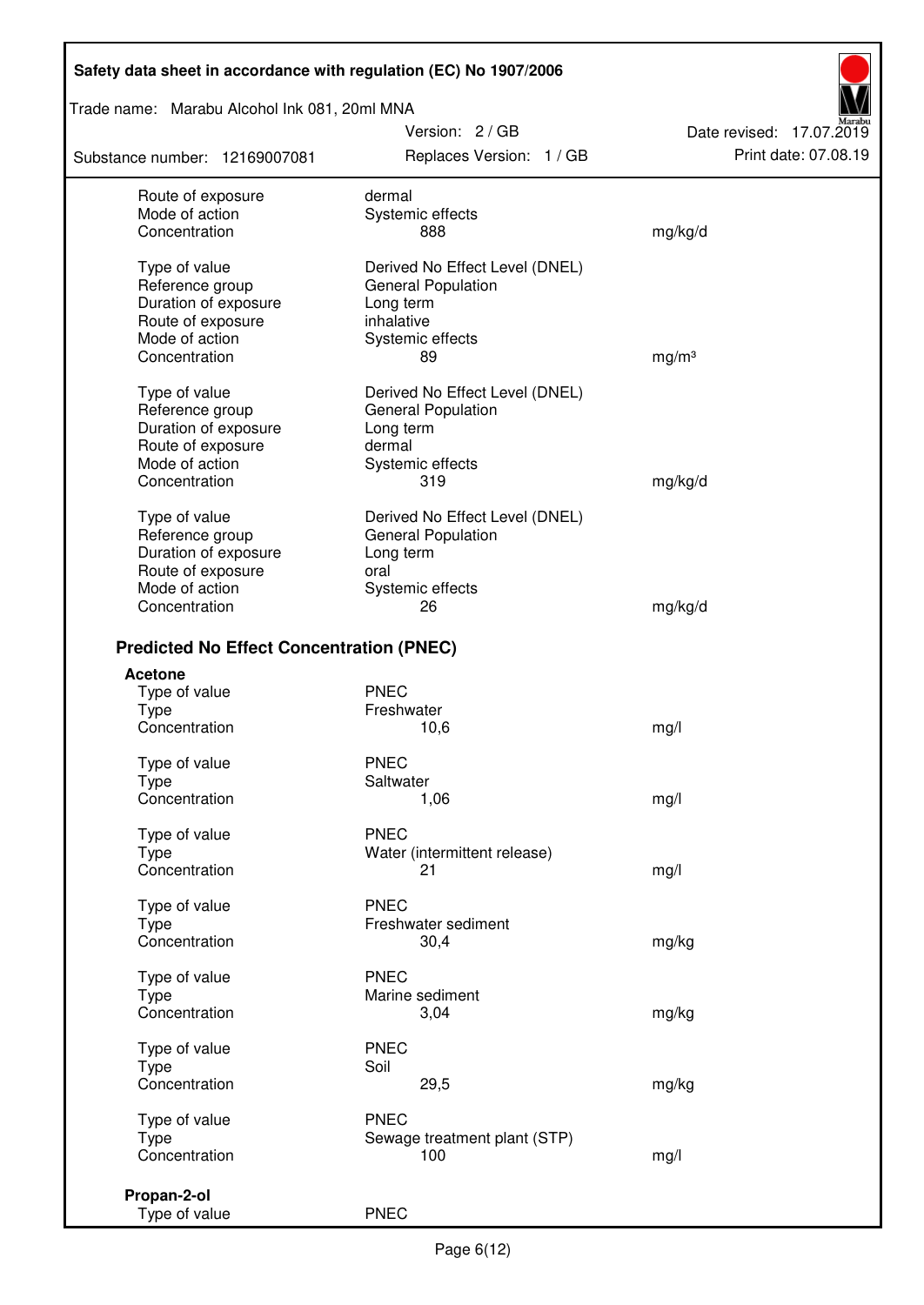#### Trade name: Marabu Alcohol Ink 081, 20ml MNA

| Substance number: 12169007081          | Replaces Version: 1 / GB                            | Print date: 07.08.19 |
|----------------------------------------|-----------------------------------------------------|----------------------|
| Type<br>Concentration                  | Freshwater<br>140,9                                 | mg/l                 |
| Type of value<br>Type<br>Concentration | <b>PNEC</b><br>Saltwater<br>140,9                   | mg/l                 |
| Type of value<br>Type<br>Concentration | <b>PNEC</b><br>Sewage treatment plant (STP)<br>2251 | mg/l                 |
| Type of value<br>Type<br>Concentration | <b>PNEC</b><br>Freshwater sediment<br>552           | mg/kg                |
| Type of value<br>Type<br>Concentration | <b>PNEC</b><br>Marine sediment<br>552               | mg/kg                |
| Type of value<br>Type<br>Concentration | <b>PNEC</b><br>Soil<br>28                           | mg/kg                |

Version: 2 / GB

Date revised: 17.07.2019

## **8.2. Exposure controls**

#### **Exposure controls**

Provide adequate ventilation. Where reasonably practicable this should be achieved by the use of local exhaust ventilation and good general extraction. If these are not sufficient to maintain concentrations of particulates and solvent vapour below the OEL, suitable respiratory protection must be worn.

### **Respiratory protection**

If workers are exposed to concentrations above the exposure limit they must use appropriate, certified respirators. Full mask, filter A

#### **Hand protection**

There is no one glove material or combination of materials that will give unlimited resistance to any individual or combination of chemicals.

For prolonged or repeated handling nitrile rubber gloves with textile undergloves are required.<br>Material thickness  $\geq 0.5$  mm

- Material thickness  $\begin{array}{ccc} 0.5 \\ -8.5 \end{array}$  Material thickness  $\begin{array}{ccc} 0.5 \\ -8.5 \end{array}$
- Breakthrough time < 30 min

The breakthrough time must be greater than the end use time of the product.

The instructions and information provided by the glove manufacturer on use, storage, maintenance and replacement must be followed.

Gloves should be replaced regularly and if there is any sign of damage to the glove material.

Always ensure that gloves are free from defects and that they are stored and used correctly.

The performance or effectiveness of the glove may be reduced by physical/ chemical damage and poor maintenance.

Barrier creams may help to protect the exposed areas of the skin, they should however not be applied once exposure has occurred.

### **Eye protection**

Use safety eyewear designed to protect against splash of liquids.

### **Body protection**

Cotton or cotton/synthetic overalls or coveralls are normally suitable.

## **SECTION 9: Physical and chemical properties**

**9.1. Information on basic physical and chemical properties**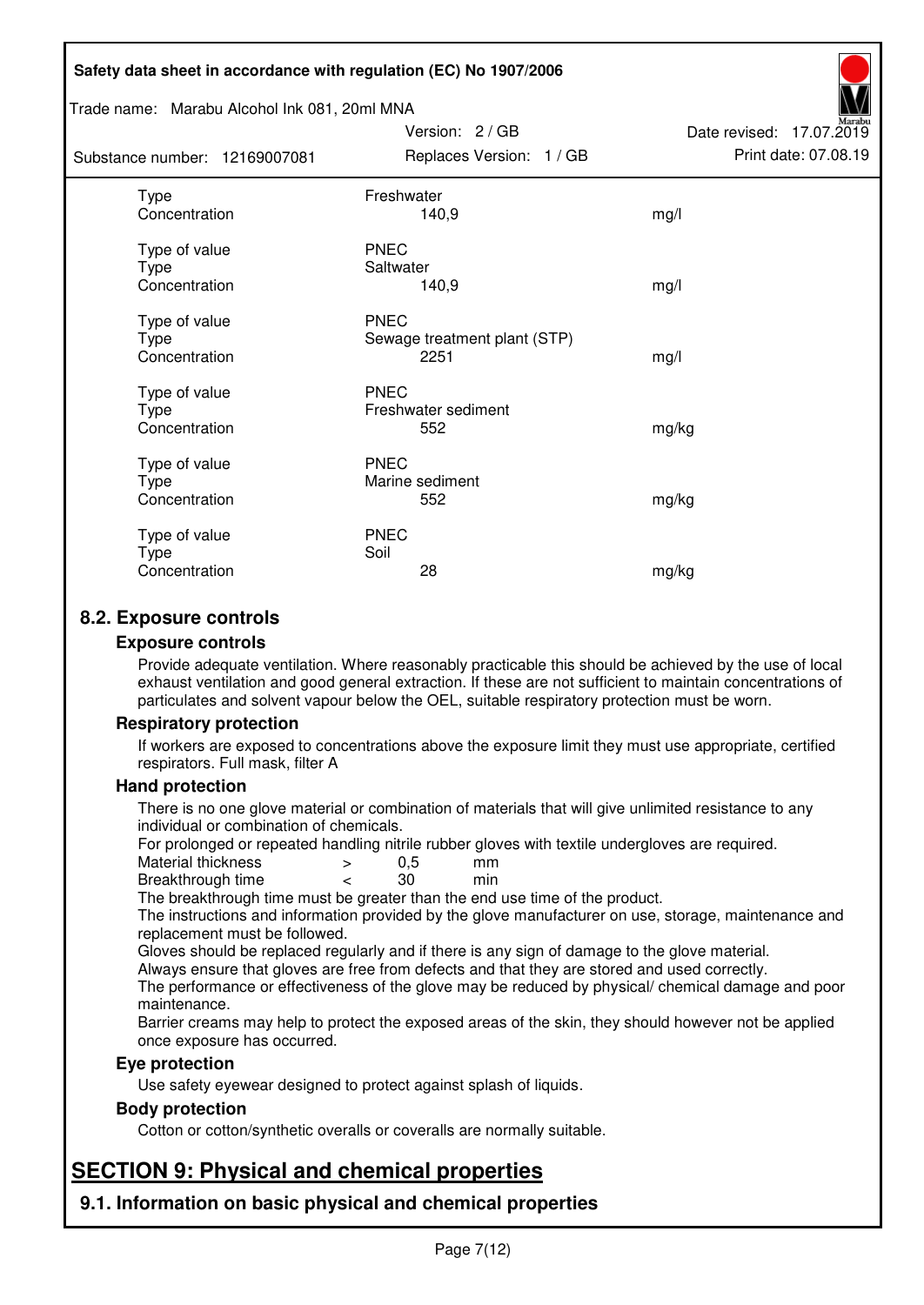| Trade name: Marabu Alcohol Ink 081, 20ml MNA<br>Substance number: 12169007081 | Version: 2 / GB<br>Replaces Version: 1 / GB |             |     |             | Date revised: 17.07.2019<br>Print date: 07.08.19 |  |
|-------------------------------------------------------------------------------|---------------------------------------------|-------------|-----|-------------|--------------------------------------------------|--|
| <b>Form</b>                                                                   | liquid                                      |             |     |             |                                                  |  |
| <b>Colour</b>                                                                 | coloured                                    |             |     |             |                                                  |  |
| <b>Odour</b>                                                                  | solvent-like                                |             |     |             |                                                  |  |
| <b>Odour threshold</b>                                                        |                                             |             |     |             |                                                  |  |
| Remarks                                                                       | No data available                           |             |     |             |                                                  |  |
| pH value                                                                      |                                             |             |     |             |                                                  |  |
| Remarks                                                                       | Not applicable                              |             |     |             |                                                  |  |
| <b>Melting point</b>                                                          |                                             |             |     |             |                                                  |  |
| Remarks                                                                       | not determined                              |             |     |             |                                                  |  |
| <b>Freezing point</b>                                                         |                                             |             |     |             |                                                  |  |
| Remarks                                                                       | not determined                              |             |     |             |                                                  |  |
| Initial boiling point and boiling range                                       |                                             |             |     |             |                                                  |  |
| Value                                                                         | 82<br>appr.                                 |             |     | °C          |                                                  |  |
| <b>Flash point</b>                                                            |                                             |             |     |             |                                                  |  |
| Value                                                                         | 20                                          |             |     | °C          |                                                  |  |
| Evaporation rate (ether $= 1$ ) :                                             |                                             |             |     |             |                                                  |  |
| Remarks                                                                       | not determined                              |             |     |             |                                                  |  |
| <b>Flammability (solid, gas)</b><br>Not applicable                            |                                             |             |     |             |                                                  |  |
| Upper/lower flammability or explosive limits                                  |                                             |             |     |             |                                                  |  |
| Lower explosion limit                                                         | $\overline{c}$<br>appr.                     |             |     | $%$ (V)     |                                                  |  |
| Upper explosion limit<br>Source                                               | 13<br>appr.<br>Literature value             |             |     | $%$ (V)     |                                                  |  |
| Vapour pressure                                                               |                                             |             |     |             |                                                  |  |
| Value                                                                         | 45<br>appr.                                 |             |     | hPa         |                                                  |  |
| <b>Vapour density</b>                                                         |                                             |             |     |             |                                                  |  |
| Remarks                                                                       | not determined                              |             |     |             |                                                  |  |
| <b>Density</b>                                                                |                                             |             |     |             |                                                  |  |
| Remarks                                                                       | not determined                              |             |     |             |                                                  |  |
| Solubility in water                                                           |                                             |             |     |             |                                                  |  |
| Remarks                                                                       | partially miscible                          |             |     |             |                                                  |  |
| Partition coefficient: n-octanol/water                                        |                                             |             |     |             |                                                  |  |
| Remarks                                                                       | Not applicable                              |             |     |             |                                                  |  |
| Ignition temperature                                                          |                                             |             |     |             |                                                  |  |
| Value<br>Source                                                               | 425<br>appr.<br>Literature value            |             |     | $^{\circ}C$ |                                                  |  |
| <b>Viscosity</b>                                                              |                                             |             |     |             |                                                  |  |
| Value                                                                         | 150                                         | to          | 250 | mPa.s       |                                                  |  |
| <b>Efflux time</b>                                                            |                                             |             |     |             |                                                  |  |
| Value                                                                         | 12<br>$\prec$                               |             |     | s           |                                                  |  |
| Temperature                                                                   | 20                                          | $^{\circ}C$ |     |             |                                                  |  |
| Method                                                                        | DIN 53211 4 mm                              |             |     |             |                                                  |  |
| <b>Explosive properties</b>                                                   |                                             |             |     |             |                                                  |  |
| evaluation                                                                    | no                                          |             |     |             |                                                  |  |
| <b>Oxidising properties</b><br>evaluation                                     | None known                                  |             |     |             |                                                  |  |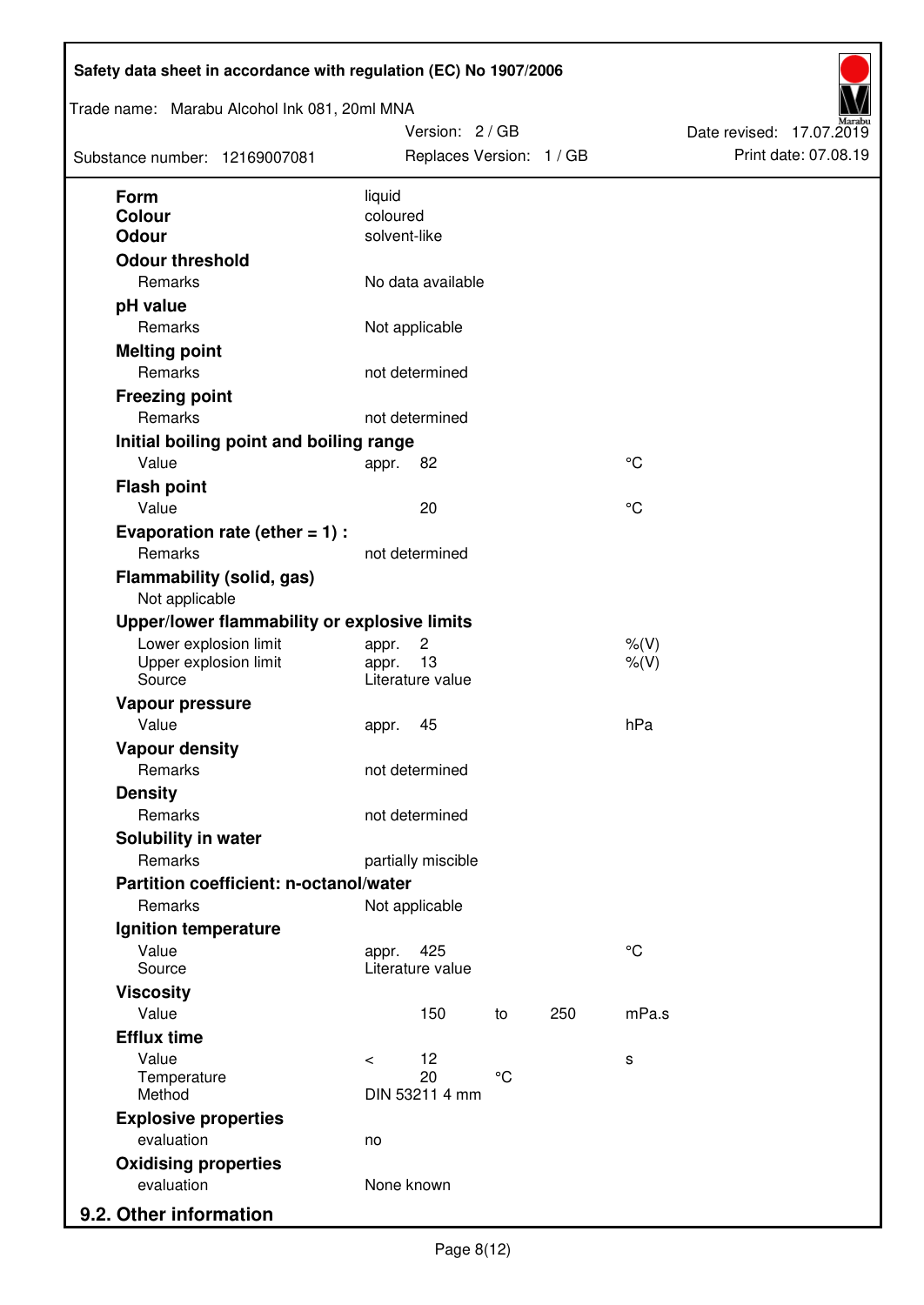| Safety data sheet in accordance with regulation (EC) No 1907/2006                                                                                                     |          |                                                                   |       |                          |
|-----------------------------------------------------------------------------------------------------------------------------------------------------------------------|----------|-------------------------------------------------------------------|-------|--------------------------|
| Trade name: Marabu Alcohol Ink 081, 20ml MNA                                                                                                                          |          | Version: 2 / GB                                                   |       | Date revised: 17.07.2019 |
| Substance number: 12169007081                                                                                                                                         |          | Replaces Version: 1 / GB                                          |       | Print date: 07.08.19     |
| <b>Other information</b><br>The physical specifications are approximate values and refer to the used safety relevant component(s).                                    |          |                                                                   |       |                          |
| <b>SECTION 10: Stability and reactivity</b>                                                                                                                           |          |                                                                   |       |                          |
| 10.1. Reactivity<br>No hazardous reactions when stored and handled according to prescribed instructions.                                                              |          |                                                                   |       |                          |
| 10.2. Chemical stability<br>Stable under recommended storage and handling conditions (see section 7).                                                                 |          |                                                                   |       |                          |
| 10.3. Possibility of hazardous reactions<br>Keep away from oxidising agents, strongly alkaline and strongly acid materials in order to avoid<br>exothermic reactions. |          |                                                                   |       |                          |
| 10.4. Conditions to avoid<br>When exposed to high temperatures may produce hazardous decomposition products.                                                          |          |                                                                   |       |                          |
| 10.5. Incompatible materials<br>No hazardous reactions when stored and handled according to prescribed instructions.                                                  |          |                                                                   |       |                          |
| 10.6. Hazardous decomposition products<br>See chapter 5.2 (Firefighting measures - Special hazards arising from the substance or mixture).                            |          |                                                                   |       |                          |
| <b>SECTION 11: Toxicological information</b>                                                                                                                          |          |                                                                   |       |                          |
| 11.1. Information on toxicological effects                                                                                                                            |          |                                                                   |       |                          |
| <b>Acute oral toxicity</b>                                                                                                                                            |          |                                                                   |       |                          |
| Remarks                                                                                                                                                               |          | Based on available data, the classification criteria are not met. |       |                          |
| <b>Acute oral toxicity (Components)</b>                                                                                                                               |          |                                                                   |       |                          |
| <b>Acetone</b><br>Species<br>LD50                                                                                                                                     | rat      | 5800                                                              | mg/kg |                          |
| <b>Acute dermal toxicity (Components)</b>                                                                                                                             |          |                                                                   |       |                          |
| <b>Acetone</b><br>Species<br>LD50                                                                                                                                     | rabbit   | 20000                                                             | mg/kg |                          |
| <b>Acute inhalational toxicity</b><br>Remarks                                                                                                                         |          | Based on available data, the classification criteria are not met. |       |                          |
| <b>Skin corrosion/irritation</b>                                                                                                                                      |          |                                                                   |       |                          |
| Remarks                                                                                                                                                               |          | Based on available data, the classification criteria are not met. |       |                          |
| Serious eye damage/irritation                                                                                                                                         |          |                                                                   |       |                          |
| evaluation<br>Remarks                                                                                                                                                 | irritant | The classification criteria are met.                              |       |                          |
| <b>Sensitization</b>                                                                                                                                                  |          |                                                                   |       |                          |
| Remarks                                                                                                                                                               |          | Based on available data, the classification criteria are not met. |       |                          |
| <b>Mutagenicity</b>                                                                                                                                                   |          |                                                                   |       |                          |
| Remarks                                                                                                                                                               |          | Based on available data, the classification criteria are not met. |       |                          |
| <b>Reproductive toxicity</b>                                                                                                                                          |          |                                                                   |       |                          |

Remarks Based on available data, the classification criteria are not met. **Carcinogenicity** 

Remarks Based on available data, the classification criteria are not met.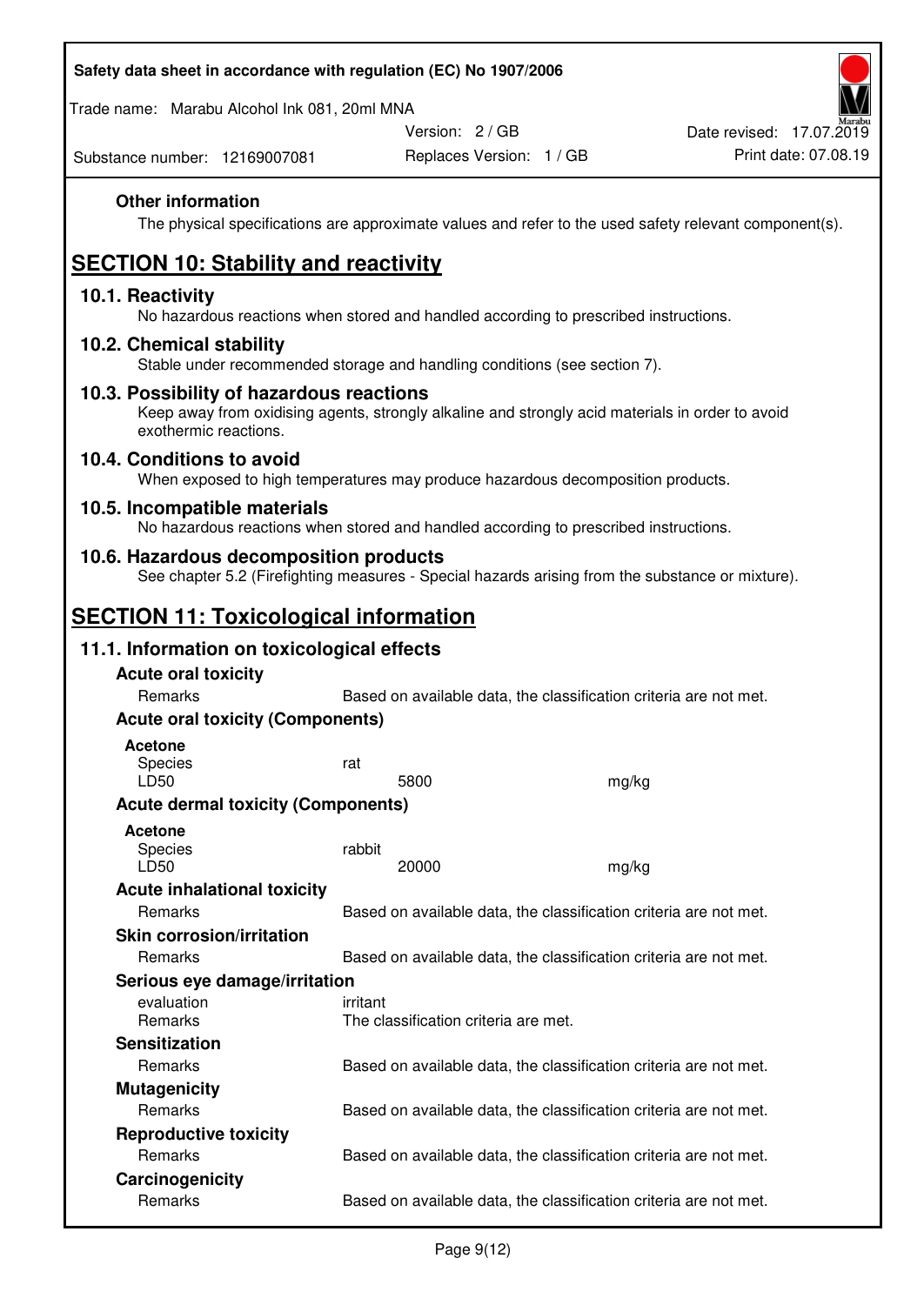Trade name: Marabu Alcohol Ink 081, 20ml MNA

Version: 2 / GB

Substance number: 12169007081

Replaces Version: 1 / GB Print date: 07.08.19 Date revised: 17.07.2019

## **Specific Target Organ Toxicity (STOT)**

| Single exposure<br><b>Remarks</b><br>evaluation | The classification criteria are met.<br>May cause drowsiness or dizziness. |
|-------------------------------------------------|----------------------------------------------------------------------------|
| <b>Repeated exposure</b><br>Remarks             | Based on available data, the classification criteria are not met.          |

#### **Aspiration hazard**

Based on available data, the classification criteria are not met.

#### **Experience in practice**

Exposure to component solvents vapours concentration in excess of the stated occupational exposure limit may result in adverse health effects such as mucous membrane and respiratory system irritation and adverse effects on kidney, liver and central nervous system. Symptoms and signs include headache, dizziness, fatigue, muscular weakness, drowsiness and in extreme cases, loss of consciousness. Solvents may cause some of the above effects by absorption through the skin. Repeated or prolonged contact with the mixture may cause removal of natural fat from the skin resulting in non-allergic contact dermatitis and absorption through the skin. The liquid splashed in the eyes may cause irritation and reversible damage. Ingestion may cause nausea, diarrhoea and vomiting. This takes into account, where known, delayed and immediate effects and also chronic effects of components from short-term and long-term exposure by oral, inhalation and dermal routes of exposure and eye contact.

### **Other information**

There are no data available on the mixture itself. The mixture has been assessed following the additivity method of the GHS/CLP Regulation (EC) No 1272/2008.

## **SECTION 12: Ecological information**

## **12.1. Toxicity**

### **General information**

There are no data available on the mixture itself.Do not allow to enter drains or water courses.The mixture has been assessed following the summation method of the CLP Regulation (EC) No 1272/2008 and is not classified as dangerous for the environment.

## **12.2. Persistence and degradability**

#### **General information**

No data available

### **12.3. Bioaccumulative potential**

### **General information**

There are no data available on the mixture itself.

#### **Partition coefficient: n-octanol/water**

Remarks Not applicable

## **12.4. Mobility in soil**

### **General information**

There are no data available on the mixture itself.

## **12.5. Results of PBT and vPvB assessment**

### **General information**

There are no data available on the mixture itself.

### **12.6. Other adverse effects**

## **General information**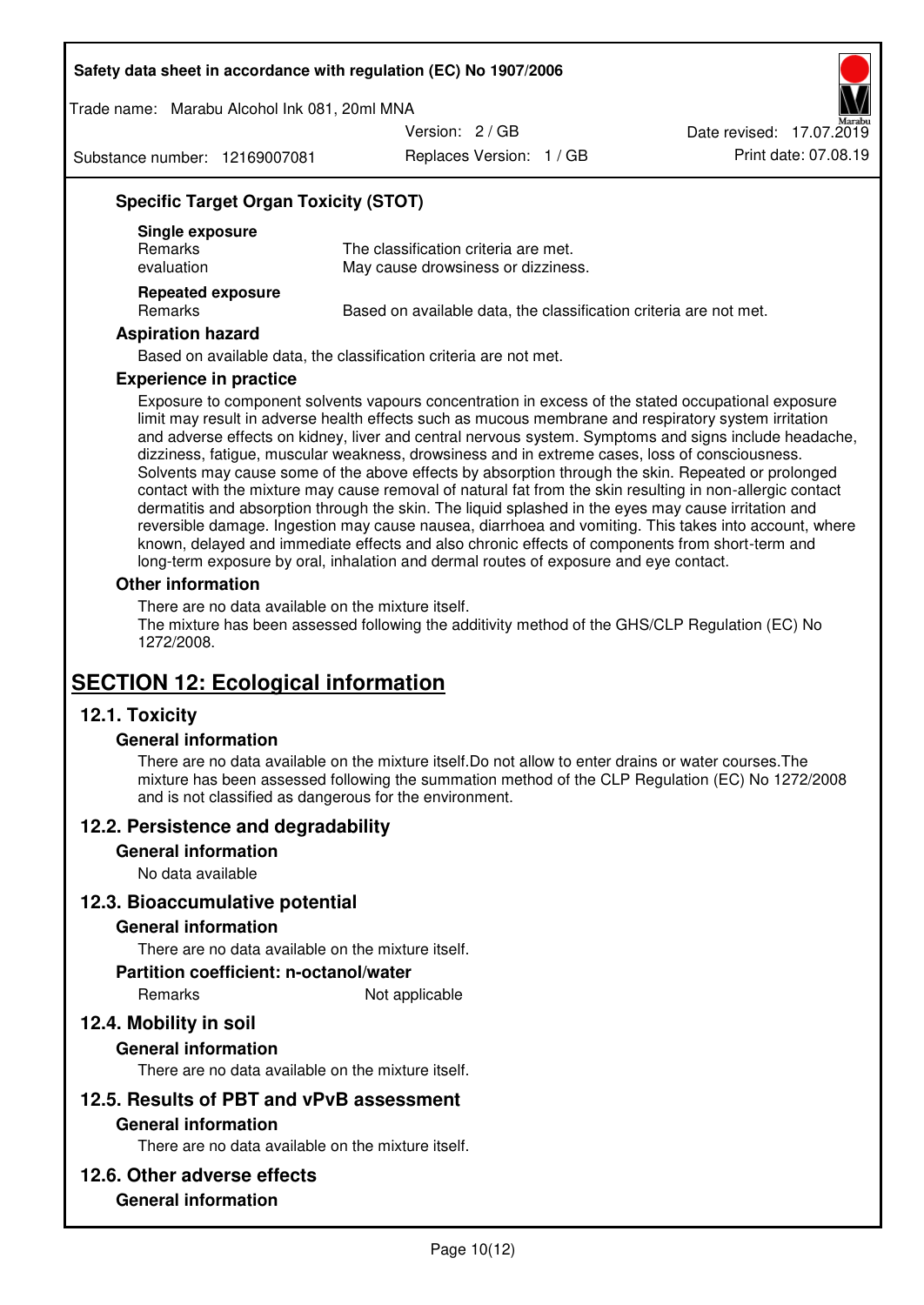Trade name: Marabu Alcohol Ink 081, 20ml MNA

Version: 2 / GB

Substance number: 12169007081

Replaces Version: 1 / GB Print date: 07.08.19 Date revised: 17.07.2019

There are no data available on the mixture itself.

# **SECTION 13: Disposal considerations**

## **13.1. Waste treatment methods**

## **Disposal recommendations for the product**

Do not allow to enter drains or water courses.

Wastes and emptied containers should be classified in accordance with relevant national regulation. The European Waste Catalogue classification of this product, when disposed of as waste is EWC waste code  $08\,03\,12^*$  waste ink containing dangerous substances If this product is mixed with other wastes, the original waste product code may no longer apply and the appropriate code should be assigned.

For further information contact your local waste authority.

## **Disposal recommendations for packaging**

Using information provided in this safety data sheet, advice should be obtained from the relevant waste authority on the classification of empty containers. Empty containers must be scrapped or reconditioned.

Not emptied containers are hazardous waste (waste code number 150110).

## **SECTION 14: Transport information**

## **Land transport ADR/RID**

| 14.1. UN number<br><b>UN 1263</b>                                                                                                                                                                                                            |                   |
|----------------------------------------------------------------------------------------------------------------------------------------------------------------------------------------------------------------------------------------------|-------------------|
| 14.2. UN proper shipping name                                                                                                                                                                                                                |                   |
| <b>PAINT</b>                                                                                                                                                                                                                                 |                   |
| 14.3. Transport hazard class(es)                                                                                                                                                                                                             |                   |
| Class                                                                                                                                                                                                                                        | ვ<br>ვ            |
| Label                                                                                                                                                                                                                                        |                   |
| 14.4. Packing group                                                                                                                                                                                                                          |                   |
| Packing group                                                                                                                                                                                                                                | Ш                 |
| Special provision                                                                                                                                                                                                                            | 640D              |
| <b>Limited Quantity</b>                                                                                                                                                                                                                      | 5 <sub>1</sub>    |
| Transport category                                                                                                                                                                                                                           | 3                 |
| 14.5. Environmental hazards                                                                                                                                                                                                                  |                   |
| Tunnel restriction code                                                                                                                                                                                                                      | D/E               |
| <b>Marine transport IMDG/GGVSee</b><br>14.1. UN number<br>UN 1263<br>14.2. UN proper shipping name<br><b>PAINT</b><br>14.3. Transport hazard class(es)<br>Class<br>14.4. Packing group<br>Packing group<br>14.5. Environmental hazards<br>no | 3<br>$\mathbf{I}$ |
| Air transport ICAO/IATA<br>14.1. UN number<br>UN 1263<br>14.2. UN proper shipping name<br><b>PAINT</b>                                                                                                                                       |                   |
| 14.3. Transport hazard class(es)<br>Class                                                                                                                                                                                                    | 3                 |